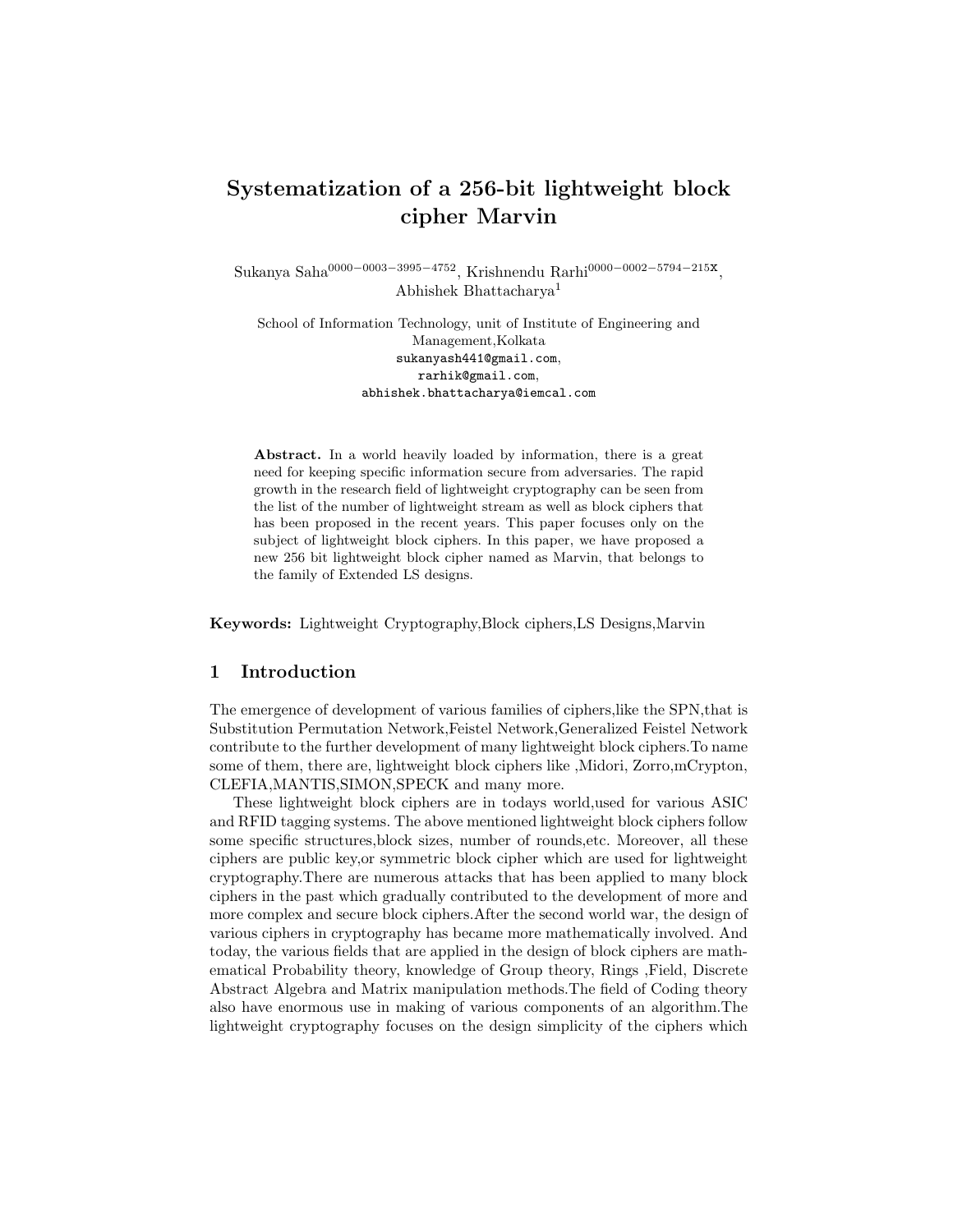can provide the opportunity of these ciphers for being used in Internet of Things devices.

## 1.1 What is Cryptography?

Cryptography, is the science of encrypting secret information so that the information can be kept hidden from some intended adversaries.It is that field of study in computer science, which focuses in the making of algorithms and structures that can provide protection to information.It also analyses these algorithms from the security point of view .The issues of information security like confidentiality, integrity,authenticity etc are taken care of in the field of application in cryptography. Cryptography itself is divided into two parts namely, quantum cryptography and classical cryptography. Quantum cryptography is out of the scope of this paper. Cryptographic application areas are electronic communication channels, smart cards, electronic currency and defense communications. For accomplishing its goal in the information security aspects ,the science of cryptographic techniques are applied to various ciphers which are in existence from many years.Ciphers are those algorithms that are designed by the scientists of this field of research.Different ciphers follow different rules of design and structure .There are two kinds of ciphers that exist. Stream as well as Block ciphers. The former allow for encrypting each bit at a time in a stream of input bits and the later demand encrypting of a block of data rather than just bits.In the next section we will discuss about the subject of block ciphers.

### 1.2 Block ciphers

Block ciphers are the algorithms providing security to certain information through applying specific encryption techniques on a group of bits of the input. These group of bits are called blocks. Encryption techniques include the mixing of these input group of bits with the key.This key also consists of a group of bits.Block ciphers are used widely for encryption of large blocks of data. The first block cipher was introduced by Horst Feistel in 1970s which was named as Lucifer.Block cipher designs include the input to be of a certain bit length and also the length of the key bits is important. For example, Lucifer later renamed as the popular block cipher DES, consists of 64 bits in the input block and key length of 56 bits. Throwing light on the various families of block ciphers, we may discuss about the prominent two families,that are, Feistel Network and Substitution Permutation Network. Lucifer or DES follows Feistel structure. Feistel structure involves the division of the input plaintext into two similar length parts .There is one function used in this structure that mixes the key bits with the plaintext bits.The right half is combined with the key using the functon and then the output of the function is XORed with the left half.After this, the XORed output of left half becomes right half and the right half becomes the new left half without any change. The Substitution Permutation Network has a two layered structure.First layer consists of confusion and the second layer provides diffusion. Confusion and diffusion are the two properties introduced by Claude Shannon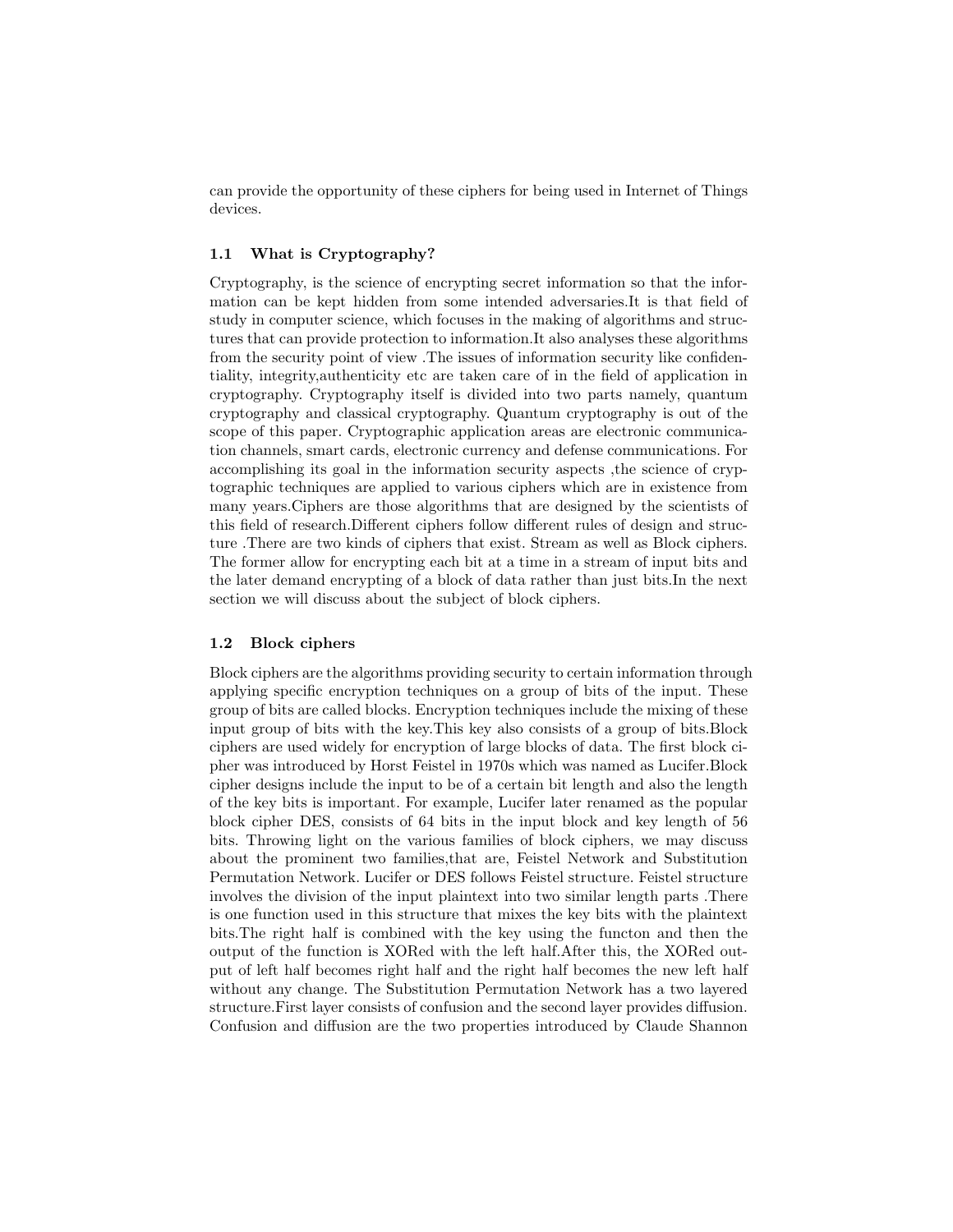in the coding theory, which are used in cryptography. Confusion is introduced in the form of substitution and diffusion is introduced in the form of permutation. Here, in ciphers the confusion is incorporated in the algorithm by usage of S-box . The diffusion part is fulfilled by using some permutaion methods. Confusion , is the idea of severely changing the data on the way from input to output.Diffusion is the idea of the huge change in the output based on a single change in the input. Modern block ciphers follow an iterative structure. This helps in increasing the security of these ciphers.These iterations are in language of cryptography,known as rounds. Rounds provide security to an algorithm after certain number of its occurrences. It depends on the strength of the components of confusion and diffusion of an algorithm that how many rounds will it require to acquire enough strength.



Fig. 1. This is the idea of the SPN structure



Fig. 2. The diagram above shows the structure of Feistel Network

## 1.3 Lightweight Block Ciphers

Lightweight cryptography is the subject of designing lightweight ciphers .Lightweight ciphers are suitable for their performance in more constraint environments. Its central focus is the better performance of these ciphers with low power consumption.Used for RFID tags, medical and health care devices and devices that use sensors.Lightweight block ciphers is a current research topic for many experts in the field of cryptography. These lightweight block ciphers are originated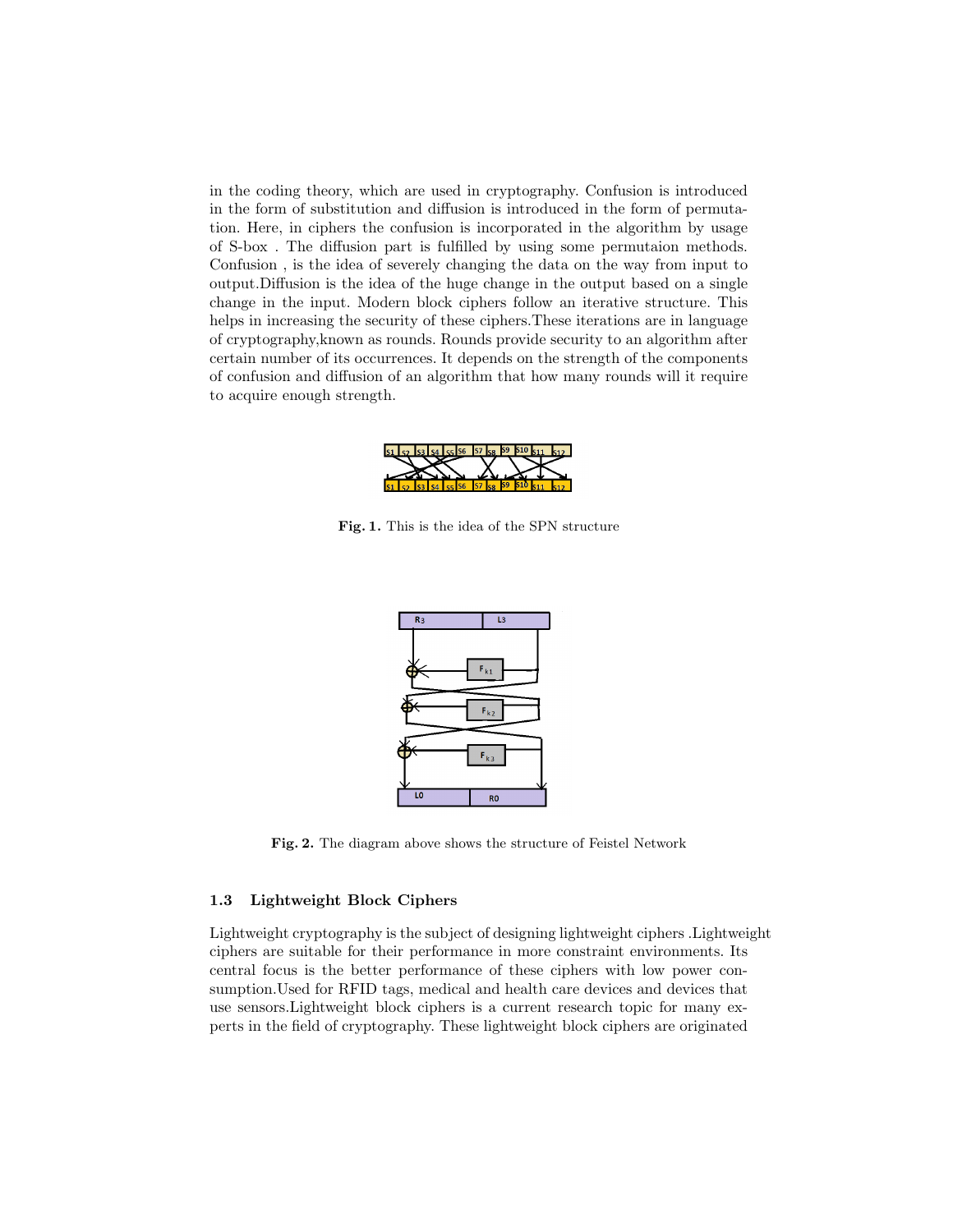from three families of ciphers, namely, Substitution Permutation Network, Feistel Network and Generalized Feistel Network.For a survey on the various ciphers under these categories,we may refer to the paper[10]. If we focus on the ciphers belonging to the SPN family, we will find many names such as, AES, LED, PRESENT,PRIDE and more. Looking at the number of ciphers under the Feistel Network,we can name a few of them, for example, HIGHT,LEA,RoadRunner etc. While,CLEFIA,TWINE,Piccolo comes under Generalized Feistel Network ciphers.These lightweight block ciphers follow some certain specifications and give high performances in both hardware as well as softwares. In our paper, we have followed the Substitution Permutation Network for designing the new cipher.There is a branch of ciphers called as the LS designs under the SPN family. Its two instances are the ciphers Robin and Fantomas[6,7]. Both of these are 128 bit ciphers.Our work is based on the extended version of these cipher designs. For instance, if we talk about the most recently proposed lightweight block cipher algorithm, we will have to move from LS to XLS i.e Extended LS family of designs. The lightweight block cipher Mysterion, belongs to the Substitution Permutation Network family of lightweight block ciphers. It follows a structure which is quite similar to the block cipher AES.This block cipher belongs to the Extended LS design ciphers category which is the extended version of the lightweight block cipher design, that is, namely, LS design.

# 2 Our Proposal for the new cipher

In the recent past, there have been much research on the simplicity of block ciphers and their resistance to more and more attacks.These research has lead to the construction and testing of various lightweight instances. Our work is focused on the design and construction of such a structure.The main idea is taken from the Extended LS family of designs. Mysterion is the only instance of this family and is available in 128 bit as well as 256 bit block lengths. The new cipher structure is a step towards designing a 256 bit Extended LS cipher.If we recall the design of LS ciphers Robin and Fantomas[6,7], they perform the encryption job on a  $8 \times 16$  block of data. Robin is the involutive instance and Fantomas [6,7] is the non involutive one.They use S-box for the columns i.e, 16 columns and L-box for the rows,i.e, 8 rows. The binary matrices are used as lookup tables in both the instances for the L box operation.There are block ciphers which use the binary matrices for their diffusion layers as in the case of ARIA[9].8 bit S boxes and 16 bit L boxes are used from the involutive and non involutive category for the respective ciphers.LS-Designs were famous for their efficient masked implementation aspects.These kind of implementation provides resistance against Side Channel attacks.Bitslice non linear S boxes are combined with linear L boxes in such designs. Moving towards the XLS family, if we describe the structure and design of Mysterion [2], we will see that its input state is subdivided into four blocks of  $4 \times 8$  dimension. Here also, the S box is applied to the columns and L box[3,8] is applied to the rows all at once rather than being applied to rows one by one. The Mysterion instance adds an additional ShiftColumns operation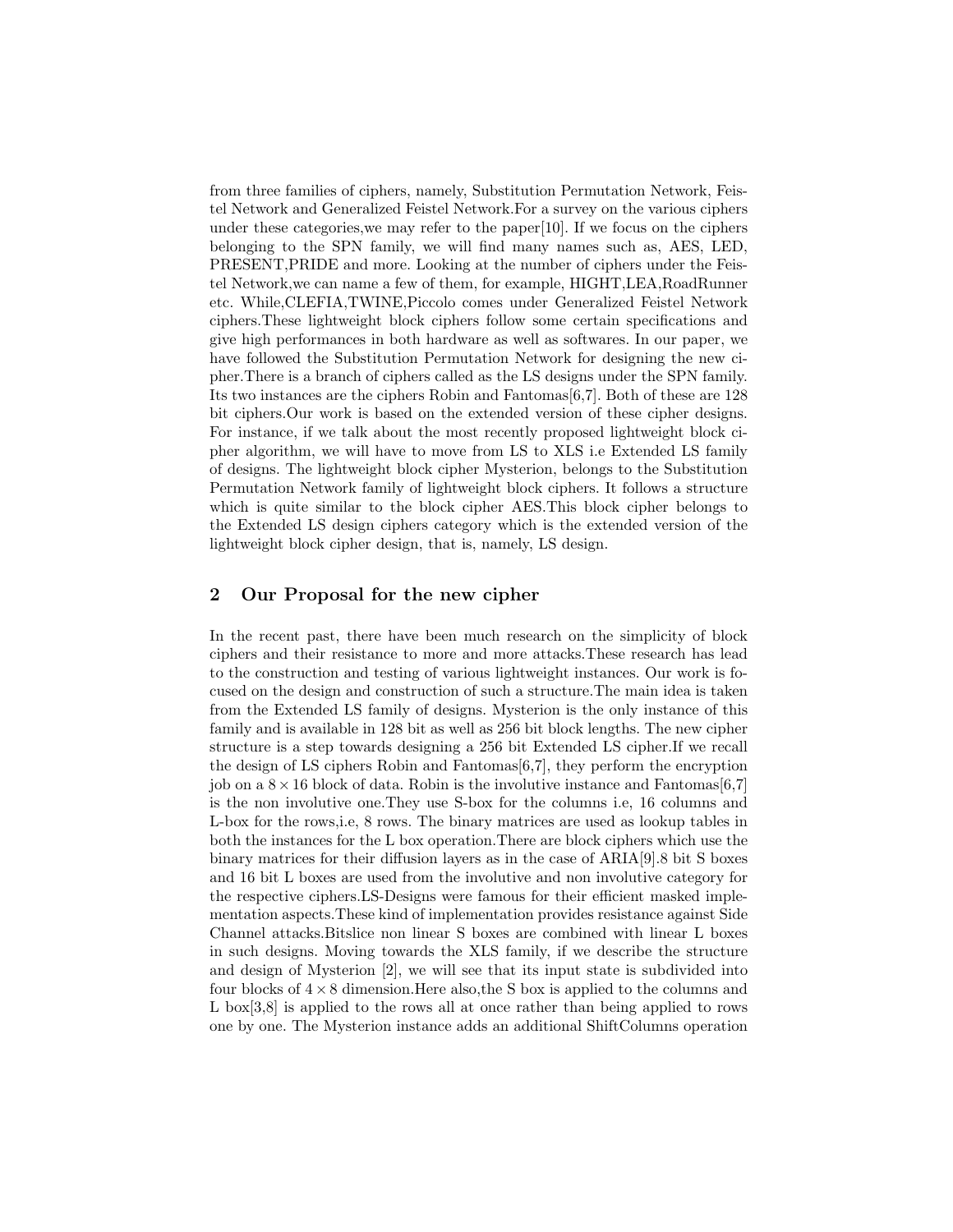after the L box operation ,that distributes the columns of each block to the other blocks.In this way, the diffusion is spread . After the ShiftColumns step, the key and the round constants are added to the state .Mysterion 128, involves the use of 4 subdivisions of the state into blocks and Mysterion 256 involves 8 subdivisions of the state into blocks.

The algorithm of LS Design is given below:

| <b>Algorithm 1</b> LS Design algorithm with L bit L boxes and s bit S boxes |                                                  |
|-----------------------------------------------------------------------------|--------------------------------------------------|
| 1: $X \leftarrow P \oplus K$                                                | $\triangleright$ X is an s.l bit matrix          |
| 2: for $R=0$ TO N do                                                        |                                                  |
| for $I=0$ TO L do<br>3:                                                     | $\triangleright$ The S box layer                 |
| 4:<br>$X[I, \star] \leftarrow S[X[\star, I]]$                               |                                                  |
| 5:<br>end for                                                               |                                                  |
| 6:<br>for $J=0$ TO S do                                                     | $\triangleright$ The L box layer                 |
| 7:<br>$X[\star, J] \leftarrow L[X[J, \star]]$                               |                                                  |
| 8:<br>end for                                                               |                                                  |
| $X \leftarrow X \oplus K \oplus C(R)$<br>9:                                 | $\triangleright$ Key addition and round constant |
| $10:$ end for                                                               |                                                  |
| 11: return $X$                                                              |                                                  |

In the above algorithm, the definition of L bit L boxes and s bit S boxes produces an m=s.L bit cipher.

#### 2.1 The new instance,Marvin

Our newly proposed cipher follows the LS Design criteria for the columns and rows of the block, whereas, its state is subdivided into 4 blocks of  $4 \times 16$  dimension.The S box is applied to the columns of each block as in any LS design instance and the L box is applied to the rows of every block as in the LS designs.The key of this instance is also of the same dimensions as the input state and is XORed with the state at every round. Along with the key, a round constant is also XORed with the state at every round.Additionally, an intermediate stage of permutation layer has been constructed that is included in this cipher. It is called as the PermuteSets operation which illustrates the permutation of a part of the columns among the different blocks of the state. The diagram of the design of the new block cipher Marvin is as given below: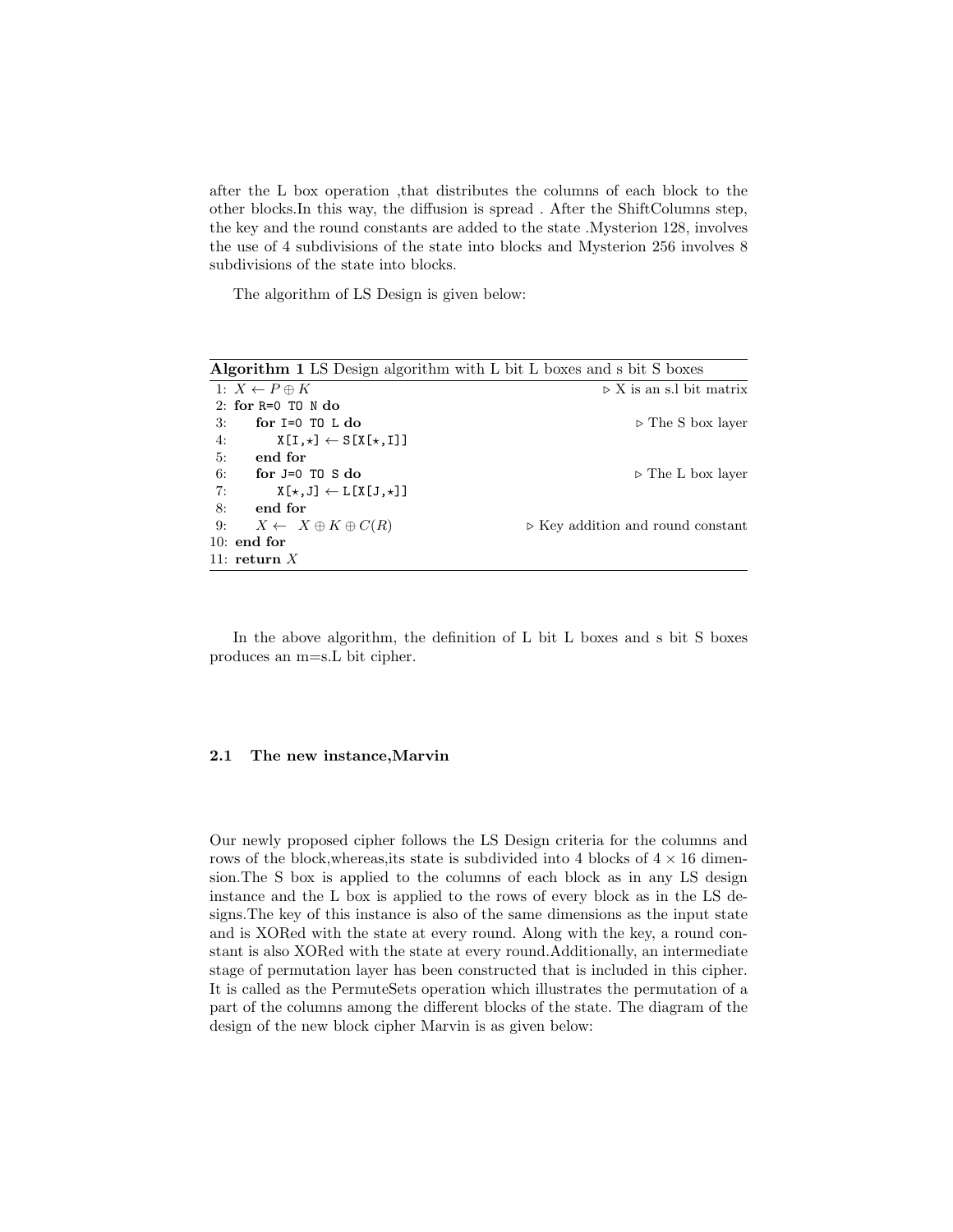

Fig. 3. Marvin

# 2.2 Specifications for Marvin

| <b>Algorithm 2</b> New XLS Design with $b(s,l)$ bit blocks |                                                                |                                                  |  |
|------------------------------------------------------------|----------------------------------------------------------------|--------------------------------------------------|--|
|                                                            | 1: $X \leftarrow P \oplus K$                                   | $\triangleright$ X is a b(s.1) bit matrix        |  |
|                                                            | 2: for $R=0$ TO N do                                           |                                                  |  |
| 3:                                                         | for $J=0$ TO b do                                              |                                                  |  |
| 4:                                                         | for $I=0$ T $0$ 1 do                                           | $\triangleright$ The S box layer                 |  |
| 5:                                                         | $X[J, \star, I] \leftarrow S[X[J, \star, I]]$                  |                                                  |  |
| 6:                                                         | end for                                                        |                                                  |  |
| 7:                                                         | for $K=0$ TO s do                                              | $\triangleright$ PermuteSets layer               |  |
| 8:                                                         | $X[\star,K,\star] \leftarrow$ PermuteSets $[X[\star,K,\star]]$ |                                                  |  |
| 9:                                                         | end for                                                        |                                                  |  |
| 10:                                                        | for $J=0$ TO b do                                              | $\triangleright$ The L box layer                 |  |
| 11:                                                        | $X[J, \star, \star] \leftarrow L[X[J, \star, \star]]$          |                                                  |  |
| 12:                                                        | end for                                                        |                                                  |  |
| 13:                                                        | $X \leftarrow X \oplus K \oplus C(R)$                          | $\triangleright$ Key and round constant addition |  |
| 14:                                                        | end for                                                        |                                                  |  |
|                                                            | $15:$ end for                                                  |                                                  |  |
|                                                            | 16: return $X$                                                 |                                                  |  |

The internal state in the above algorithm can be seen as the  $X[\star,\star,\star]$  matrix. Here,  $x[i, \star, \star]$  is the ith  $0 \le i \le b$  block of the state  $x[i, j, \star]$  is the jth row of the ith block in which L box has to be applied and  $x[i, \star, j]$  is the jth column of the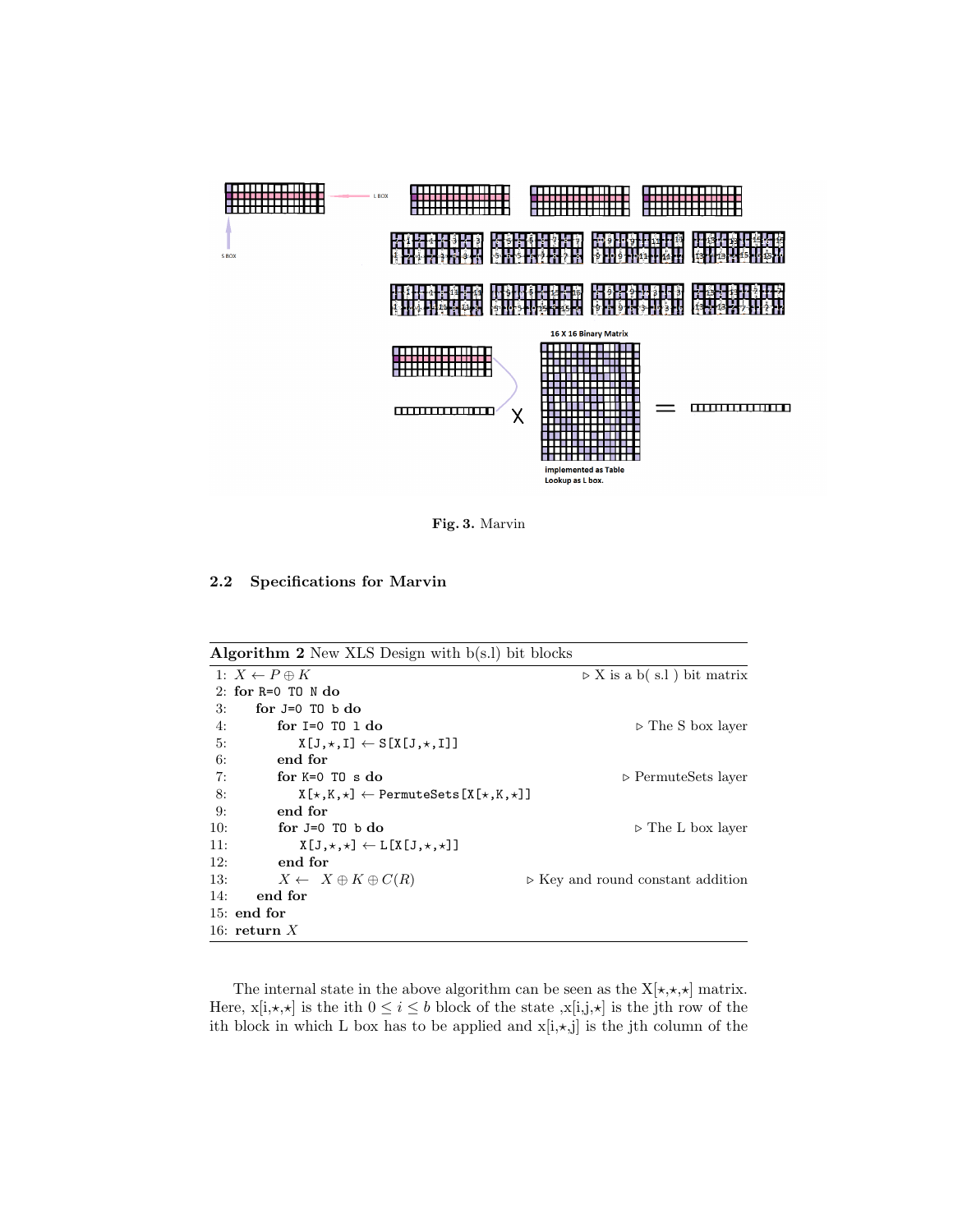ith block in which the S box has to be applied.The PermuteSets operation works on the  $x[\star,\star,k]$  state, which permutes the sets from the two consecutive columns of the blocks among the blocks. Now, we will describe the different components of this cipher Marvin. It is designed in a way that suits a 256 bit block size and a 256 bit key as well.

S box Marvin uses the 4 bit involutive S box with optimal bitslice representation,that was discovered by the recently published paper by V Grosso, G Leurent, FX Standaert, K Varici [6]. It consists of 4 AND gates and 4 XOR gates.Its algebraic degree is 3, with differential probability  $2^{-2}$  and linear probability  $2^{-1}$ .

| <b>Algorithm 3</b> S box Logic operations $(a, b, c, d$ are the four input bits) |  |
|----------------------------------------------------------------------------------|--|
| $z=b\&c$                                                                         |  |
| $x = a \oplus z$                                                                 |  |
| $q = x \& c$                                                                     |  |
| $s = q \oplus d$                                                                 |  |
| $m = s \& b$                                                                     |  |
| $t=m\oplus c$                                                                    |  |
| $n = t \& s$                                                                     |  |
| $p = n \oplus b$                                                                 |  |
| $\Rightarrow a' = p$                                                             |  |
| $\Rightarrow d' = t$                                                             |  |
| $\Rightarrow$ $c' = s$                                                           |  |
| $\Rightarrow b' = x$                                                             |  |

The S box is as follows: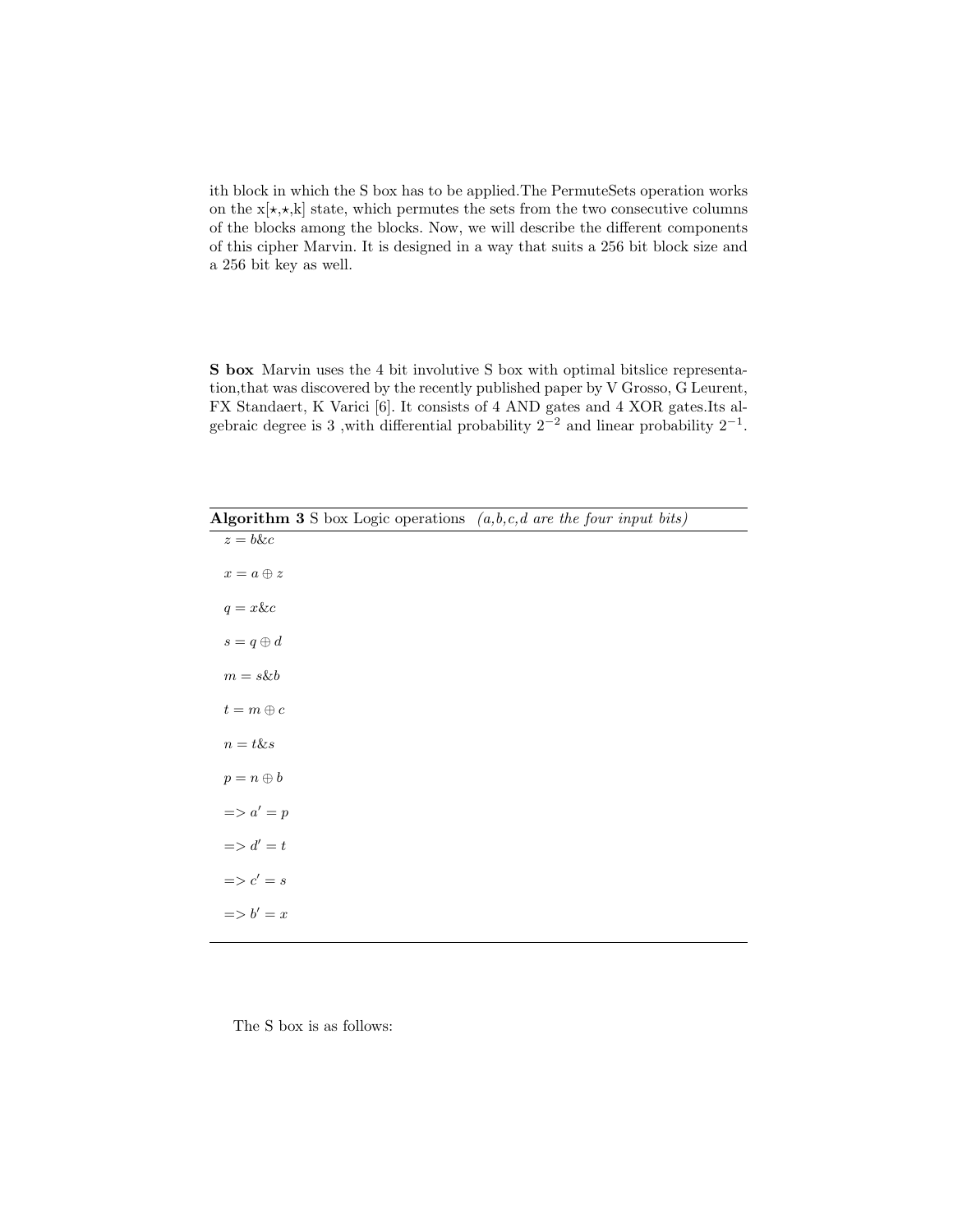

Fig. 4. 4 bit S box

PermuteSets In the PermuteSets operation, the consecutive pairs of columns are partitioned into two halves of four bits each. These are named as Sets. In the figure below, we may see that the Set (coloured) consists of such four bit partition from a pair of columns. We have many coloured Sets in the figure. And, we perform the permutation of these Sets . The upper figure of blocks represent the Sets before permutation, the lower figure of blocks represent the Sets after permutation. In the figure below, the upper state shows coloured Sets of 4 Set having same number. These four Sets from a block always move together to the other blocks.And this spreading of Set groups is done across all the four blocks. The spreading feature is illustrated using the various numbers.These coloured sets are shown to be differently placed in the lower state of the figure.This is the way we have tried to illustrate the permutation. We may see in the below permutation ,that a change in one bit of any block would affect maximum 4 blocks. Hence ,the branch number of this diffusion or permutation layer, can be calculated to give the answer as 5. Marvin cipher uses the following permutation within the 4 blocks of the cipher state: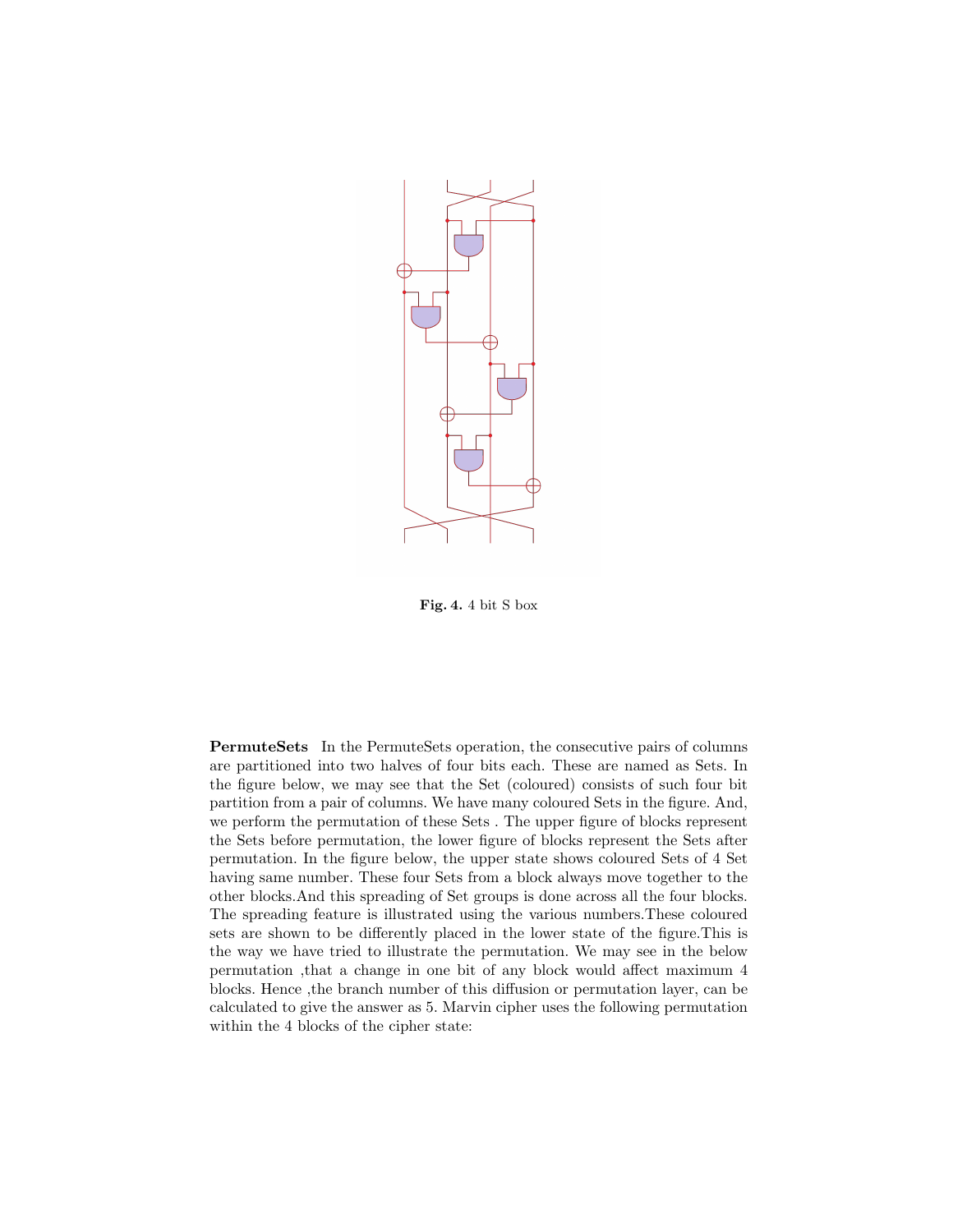

Fig. 5. PermuteSets

L box The new cipher Marvin, uses the binary matrix for its diffusion layer. Unlike Mysterion,which uses the recursive MDS matrix[3] of branch number 9, we have used the binary matrix derived in the paper by ,B Aslan, MT Sakall [1]. Ours is a  $16 \times 16$  binary involutive matrix that will be used as a lookup table ,as it is a bitslice cipher.



# 16 X 16 Binary Matrix

The coloured cells represent active (value 1) and the white cells represent inactive (value 0).

Fig. 6. The linear layer

The branch number of this matrix is 8 and it provides better diffusion,if compared to many diffusion layers out there. Hence, the linear layer we have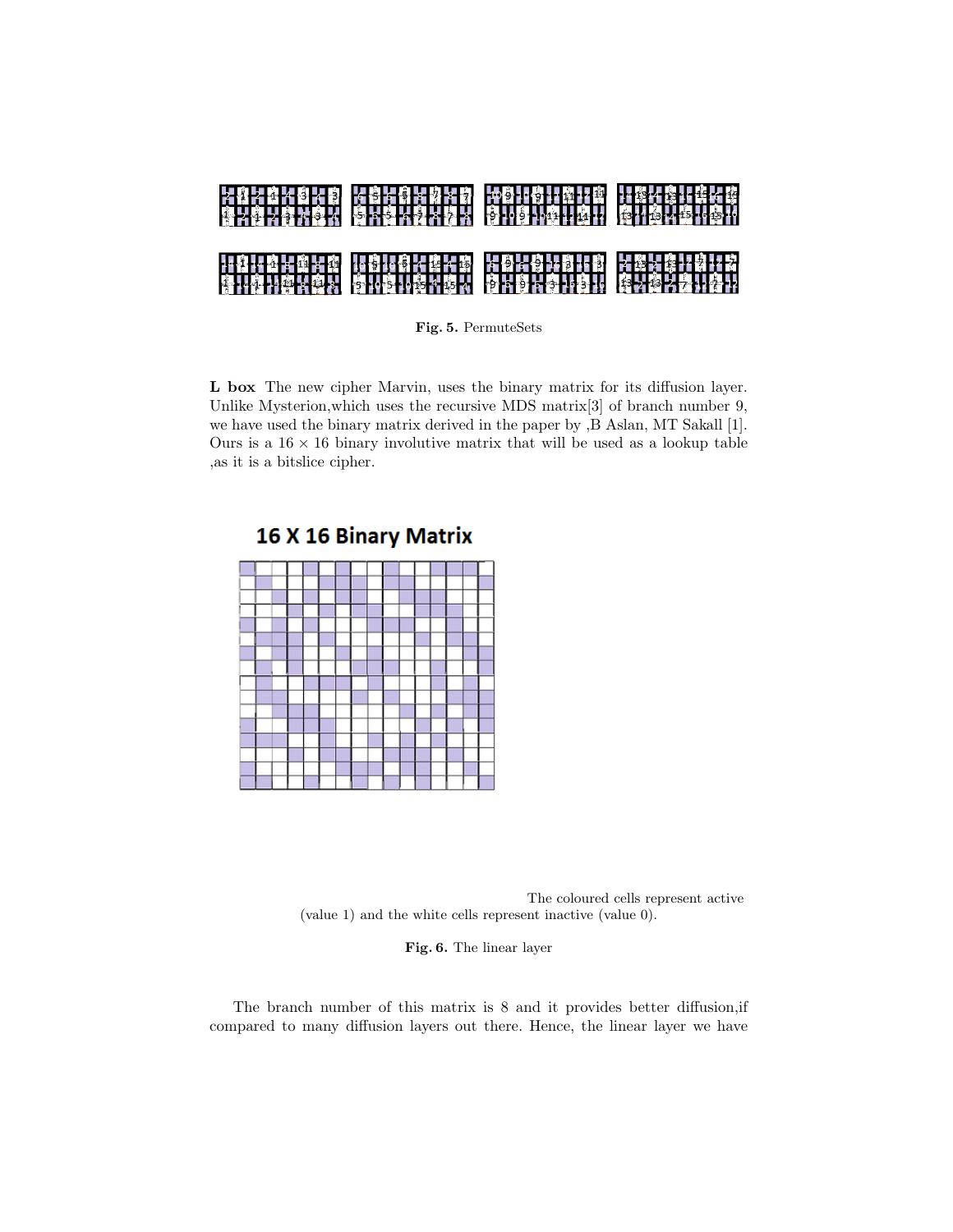used is resistant against linear and differential cryptanalysis,as this provides the optimal branch number.

# 3 Analysing the security aspects

In case of Marvin,as we have designed it for 256 bit block length and the number of block matrix doesnot match the number of columns in each block matrix, therefore, the state is not forming a square. Therefore ,we will not be able to apply the four round propagation theorem of AES directly to lower bound the number of active S boxes. Using the Wide Trail Strategy[5], we can prove the number of rounds for which the cipher will give better security. We are going to see that how Marvin may satisfy the security bounds with an arrangement in its sequence of round transformation.Let us introduce some definitions regarding this analysis. A bundle is the four bit column in the state of Marvin.We will denote the L box application by L.The partition of bundles is called  $\Xi$ . Marvin is a key alternating block cipher.It applies the same round functions in every iteration. The round operations are a composition of the application of S boxes to the columns of the state,application of L boxes to the rows of the state,the application of PermuteSets to the set of bits of the state and addition of key and round constants to the state. The later donot influence the number of active S boxes.Therefore, in our analysis, we will discard them. Based on the observation of the round transformations,four rounds of Marvin can be written as,

#### L∘PermuteSets∘S∘L∘PermuteSets∘S∘L∘PermuteSets∘S∘L∘PermuteSets∘S

Now, we will organise this above sequence of operations in a specific way that will help in the analysis. We may see that the linear diffusion layer,that is, the L box operation is commutative to the S box operation. Hence , we may write the above round transformation sequence as,

### L∘PermuteSets∘L∘S∘PermuteSets∘S∘L∘PermuteSets∘L∘S∘PermuteSets∘S

Now, from the above sequence, we may derive two different transformations  $p^a = PermuteSets \circ S = \Theta$  and  $p^b = \theta \circ S$  where  $\theta = L \circ PermuteSets \circ L$ . Therefore, four rounds of Marvin is the alternation of  $p^a$  and  $p^b$ .

$$
p^a \circ p^b \circ p^a \circ p^b
$$

We have the following theorem from [5].

Theorem : For a key alternating block cipher with round transformation  $p^a$ and  $p^b$ , the number of active S boxes of any trail over

$$
p^a \circ p^b \circ p^a \circ p^b
$$

is lower bounded by  $B(\theta) \times B(\Theta, \Xi)$  where  $B(\theta)$  is the branch number of the linear transformation L and  $B(\Theta, \Xi)$  is the branch number of the linear transformation  $\Theta$  with respect to the partition of the bundles  $\Xi$ .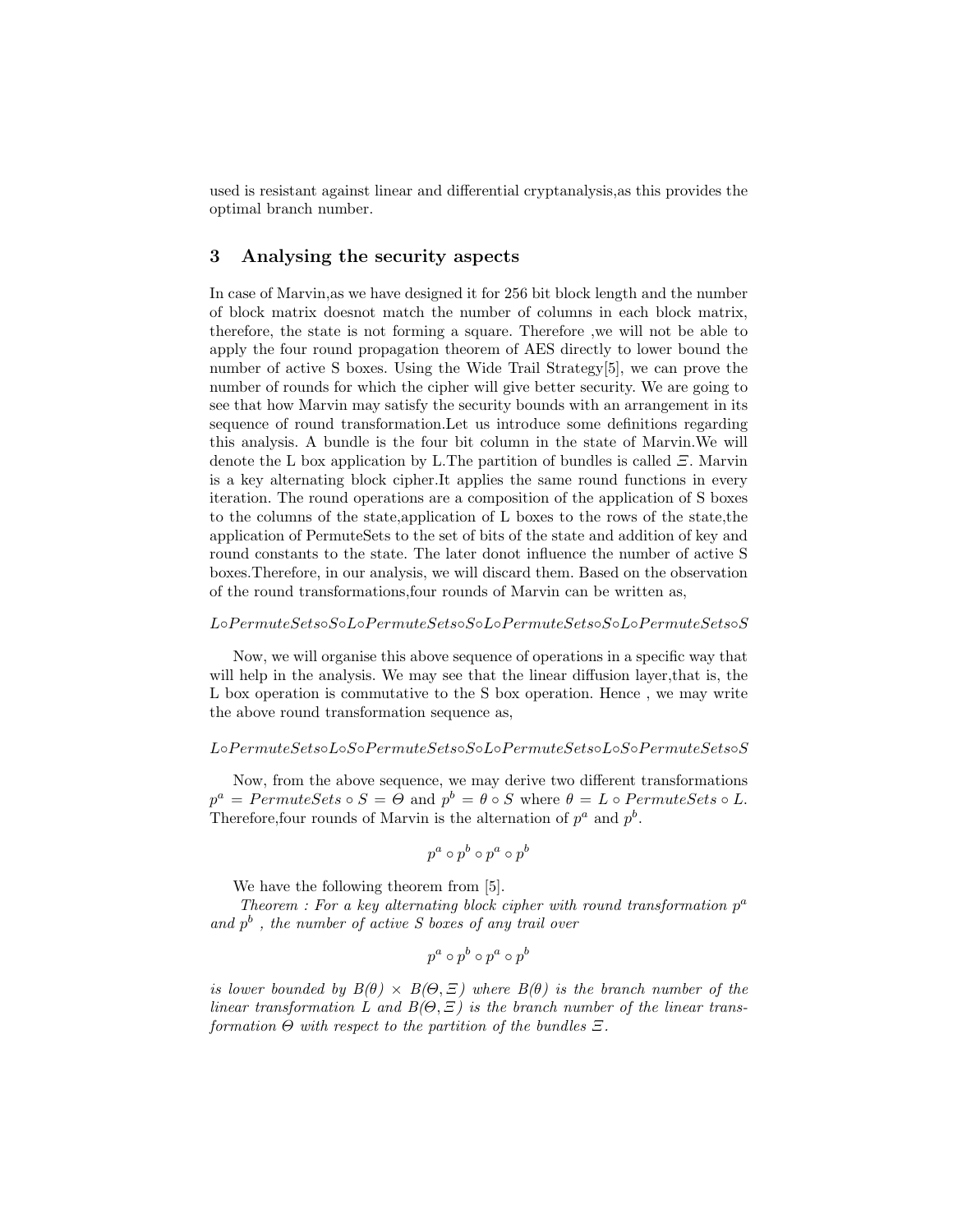We may calculate the branch number of the binary matrix to know the value of  $B(\theta)$ . In our case, it has the branch number 8. The definition of an active block, is an active bundle. The PermuteSets operation spreads partition Sets of the pair of bundles to other blocks.Hence, one active Set may spread to the four blocks. Therefore, $\Theta$  has a branch number of 5. Therefore, the number of active S boxes over four rounds is lower bounded by  $8 \times 5 = 40$ .

From the above proof, we may see that 4 rounds of Marvin will activate at least 40 S boxes.

$$
Pr_{lin}^{char}(4rounds) \le Pr_{lin}^{max}(Sbox)^{40} = 2^{-40}
$$
  

$$
Pr_{diff}^{char}(4rounds) \le Pr_{diff}^{max}(Sbox)^{40} = 2^{-80}
$$

If we set the number of rounds to 28, the probability of differential characteristic will be  $2^{-560}$ . Therefore, for Marvin 256, it will guide to comfortable security margins.

### 4 Implementation aspects

Marvin can be implementated in the ARM Assembly Language in Cortex M3 . The S box operations can be implemented using the logical operators like XOR and AND . L box layer must be implemented as a lookup table based operation. The round constants are calculated as in AES algorithm i.e, in  $GF(2<sup>8</sup>)$ . The PermuteSets operation can be implemented by logical operations too. The cipher would take more than 5200 cycles ,if implemented in the ARM assembly. The cipher designed by us is an involutive one, as it has the involutive S box as well as an involutive binary matrix used as the L box. Therefore, Decryption would use the same circuit and the PermuteSets will be just reversed.And the round constants will also be applied in the reverse order.

## 5 Conclusion

This work emphasizes the extension of the LS Designs.It gives a new instance Marvin to the family of Extended LS designs.Marvin can be used to encrypt a 256 bit block of data, which may take 28 rounds. The implementation aspects are more to be explored for better search of performance. Moreover, the cipher needs to be tested for more cryptanalytic attacks.

## References

1. Aslan, B. and Sakall, M.T., 2014. Algebraic construction of cryptographically good binary linear transformations. Security and Communication Networks, 7(1), pp.53- 63.DOI: 10.1002/sec.556